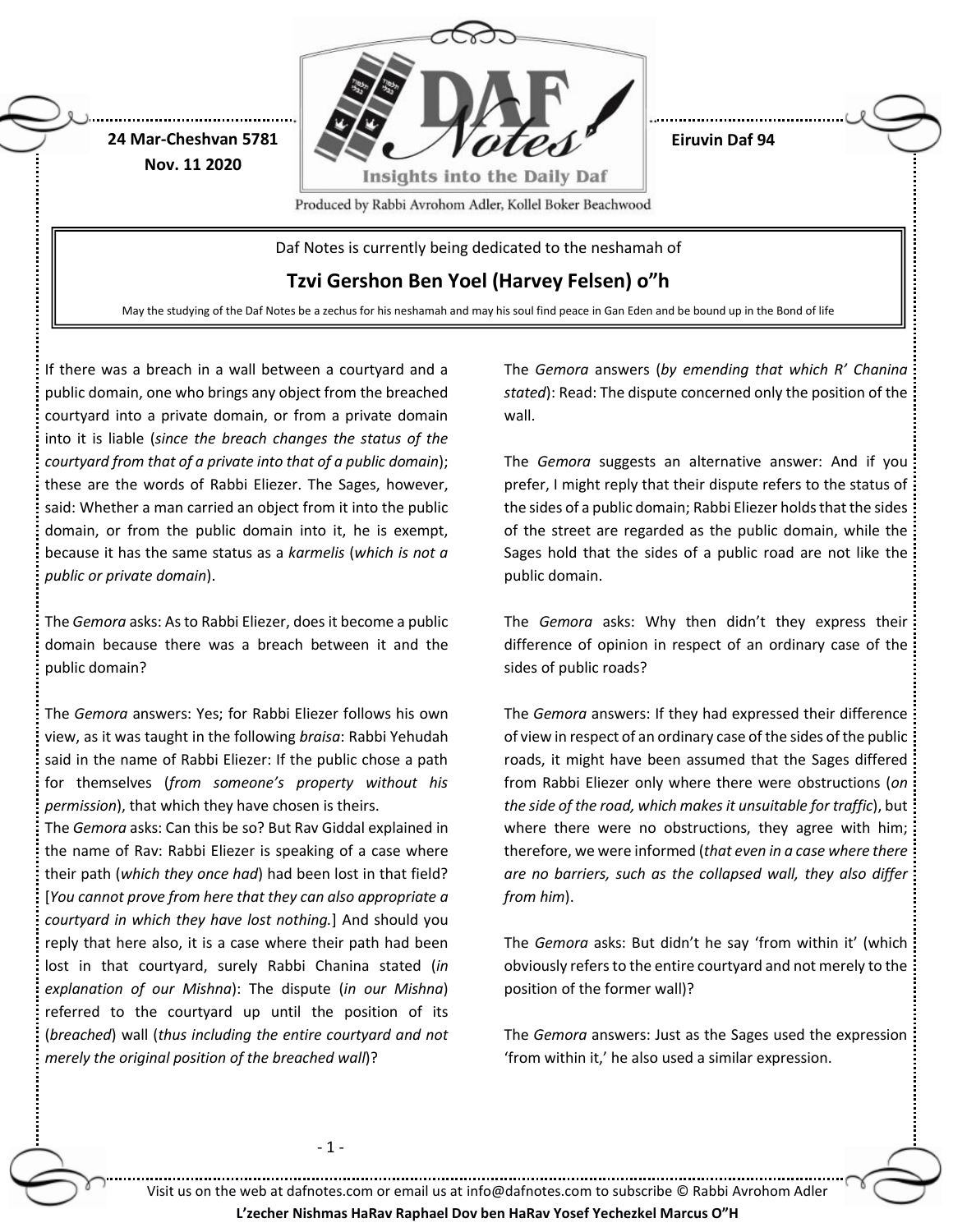

The *Gemora* asks: As to the Sages, however, how is it that Rabbi Eliezer speaks of the sides of a public road and they retort to him 'from within it'?

The *Gemora* answers: It is this that the Sages said to Rabbi Eliezer: You agree with us, do you not, that where a man carried an object from it into a public domain or from a public domain into it, he is exempt because it is a *karmelis*; well the same law should apply to the sides as well. And Rabbi Eliezer disagrees, for there (*in the actual courtyard*), not many people tread, but here (*where the wall collapsed*), they do.

There are three cases where Rabbi Yehudah and Rabbi Yosi disagree. One case is when a *chatzer* (*courtyard*) was breached on two of its sides on *Shabbos* (*i.e. the walls separating the chatzer from the public domain were partially breached, and the chatzer no longer has a status of a private domain*). A second case is when a house was breached on two of its sides on *Shabbos*. The third case is when the *korah* or *lechi* of a *mavoi* was removed on *Shabbos*. Rabbi Yehudah rules that in all three instances, carrying is permitted for the rest of the *Shabbos*, and forbidden for future *Shabbosos*(*until the situation is remedied*). Rabbi Yosi, however, maintains that if they are permitted for that *Shabbos*, then they are permitted for future *Shabbasos*. If they are forbidden for that *Shabbos*, then they are forbidden for future *Shabbosos* as well.

The *Gemora* asks: With what kind of breach are we dealing? If it be suggested that we are dealing with one that was not wider than ten *amos*, the following objection may be raised: Does a breach in one side differ from breaches in two sides? Just as a breach in one side may be regarded as an entrance, shouldn't breaches (*that are no wider than ten amos*) in two sides also be regarded as entrances? If, however, the breach spoken of was wider than ten *amos*, shouldn't the same restrictions apply even where it was only in one side?

Rav replied: The fact is that the breach spoken of was not wider than ten *amos*, but it was one, for instance, that occurred in a corner, because people are not accustomed to fashioning entrances in the corner.

The *Mishna* had stated: A house was breached on two of its sides on *Shabbos*.

The *Gemora* asks: Does a breach in one side differ from breaches in two sides? Just as we say regarding a breach in one side that the edge of the ceiling is deemed to extend downward and to close the gap, why should it not be assumed in the case of breaches in two sides as well that the edge of the beam extends and closes them up?

The *Gemora* answers: At the school of Rav it was explained in the name of Rav that this is a case of a house whose breaches, for instance, occurred in a corner (*where it cannot be regarded as an entrance*), and whose roof was lying in a slanting position, so that it cannot be said that the edge of the ceiling extends downwards and closes them up (*which is a principle that only applies to a straight roof, where its edge is perpendicular to the ground*).

Shmuel, however, said (*to explain the Mishna*): The breach could have been even wider than ten *amos*.

The *Gemora* asks: If so, shouldn't the same restrictions apply even where the breach was made in one side?

The *Gemora* answers: It was written on account of the (*case of the*) house.

The *Gemora* asks: But doesn't the same difficulty arise in respect of a house: Does a breach in one side differ from breaches in two sides? Just as we say regarding a breach in one side that the edge of the ceiling is deemed to extend downward and to close the gap, why should it not be assumed in the case of breaches in two sides as well that the edge of the beam extends and closes them up? And furthermore, it may be objected, does Shmuel at all uphold the principle that the edge of a ceiling is deemed to descend downwards to close a gap, seeing that it was stated: If a pavilion (*one with a flat roof*) was situated in a valley, Rav ruled: It is permitted to carry objects within its entire interior; but Shmuel said: Objects may be carried only within four *amos*. [Rav ruled that it was permitted to carry objects within its entire interior, because we apply the principle: The edge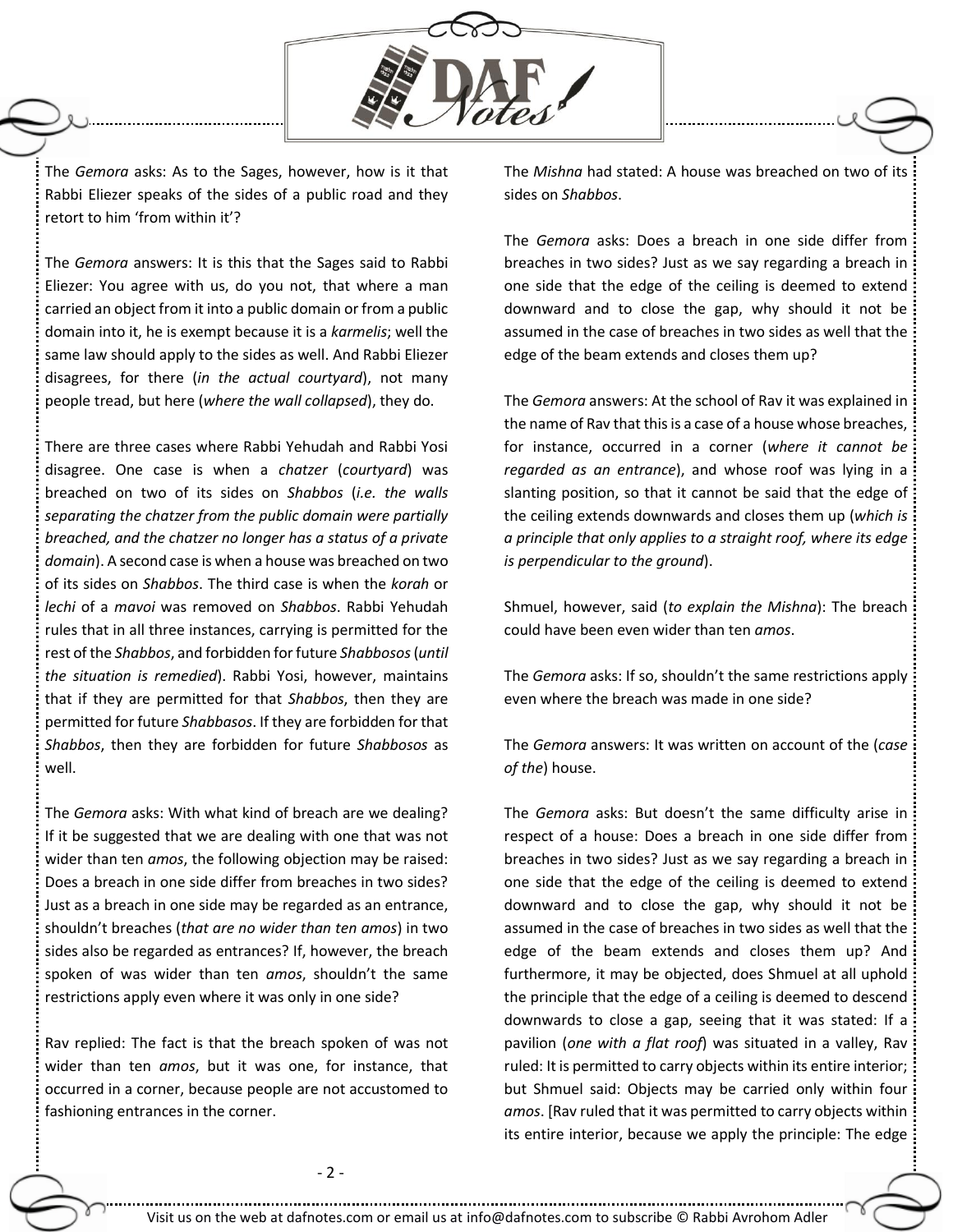

of the ceiling descends and closes up (*and is a valid partition*), but Shmuel ruled that objects may be carried only within four *amos*, because we do not apply the principle: The edge of the ceiling descends and closes up.]

The *Gemora* answers: This is no difficulty: He does not uphold the principle in respect of four walls where the ceiling has to supply the place of four walls (*as is the case of the open pavilion that has only a roof resting on poles*), but in respect of three walls, he does.

The *Gemora* asks: Doesn't the first difficulty, at any rate, remain? As at the school of Rav it was explained in the name of Rav that this is a case of a house whose breaches, for instance, occurred in a corner (*where it cannot be regarded as an entrance*), and whose roof was lying in a slanting position, so that it cannot be said that the edge of the ceiling extends downwards and closes them up (*which is a principle that only applies to a straight roof, where its edge is perpendicular to the ground*); so too here, it may be explained: This is a case of a house whose breaches, for instance, occurred in a corner, and whose roof was lying in a slanting position.

## **INSIGHTS TO THE DAF**

## *Rulings*

The Ritva comments on Rav's allowing Shmuel to rule against him because it was Shmuel's hometown. He explains that this was because the ruling was an argument between them that depended on what argument seemed more logical. They argued about that matter, and Rav allowed Shmuel to rule as he saw fit. However, the Ritva says, it is clear that if Shmuel had ruled to do something that Rav held was clearly one hundred percent forbidden he would have protested. The same holds true, the Ritva says, for a student who sees his Rebbi doing something wrong. If he is sure his Rebbi is one hundred percent wrong (not a matter of debatable logic) he must protest in a respectable fashion.

Of course, a Rebbi is not usually wrong. This is why the Gemora earlier (67b) says that if a student sees a Rebbi issuing a ruling that he thinks is wrong, it depends on whether or not the prohibition is a Torah or Rabbinic prohibition. If it is a Torah ruling, he must immediately ask his Rebbi whether or not this is correct (and present any proofs that he has that it is not). If it is a Rabbinic ruling, he may wait until afterwards, even after the person has already acted on his Rebbi's advice, to ask whether or not the ruling is correct.

While the Nesivos famously says that we see from this Gemora that a Rabbinic prohibition done accidentally must not need atonement, others (such as the Teshuvos Beis Yitzchak) argue that the Gemora is saying something else entirely. The reason for not having to ask right away when it comes to a Rabbinic prohibition is because the fact that it is only Rabbinic combined with the high probability that the student is wrong equals a ruling that the student need not ask right away. In short, while a person should always learn as much possible and not just rely on his Rebbi to know everything, he must also give his Rebbi respect to the point where we assume that the Rebbi knows better.

## *The Elevated Train in Brooklyn*

About fifty years ago, R' Moshe Feinstein (Igros Moshe O.C. I, 138) was asked to voice his opinion on creating an eiruv in Brooklyn. At that time, a prominent Rav named R' Rafael Ber Weismandel published a treatise in which he suggested an eiruv could be made, since Brooklyn is surrounded on three sides by man-made walls that hug the ocean and the river, and the fourth side is closed off by elevated train tracks that run as an extension of the New York City subway system. According to the sugya of *pi tikra,* the edge of a roof can be considered like a wall, which descends to close off a *reshus hayachid*. R' Weismandel ruled that the train tracks formed such a wall.

R' Moshe responded with a lengthy teshuva in which he rejected the proposal. One of his arguments was based on our *sugya*, in which we find a *machlokes* over when the Halacha L'Moshe M'Sinai of *pi tikra* applies. According to the opinion accepted in halacha by the Rema (O.C. 361:2), *pi tikra* applies only if there are already two solid walls with a common corner that form an "L" shape. *Pi tikra* can then form